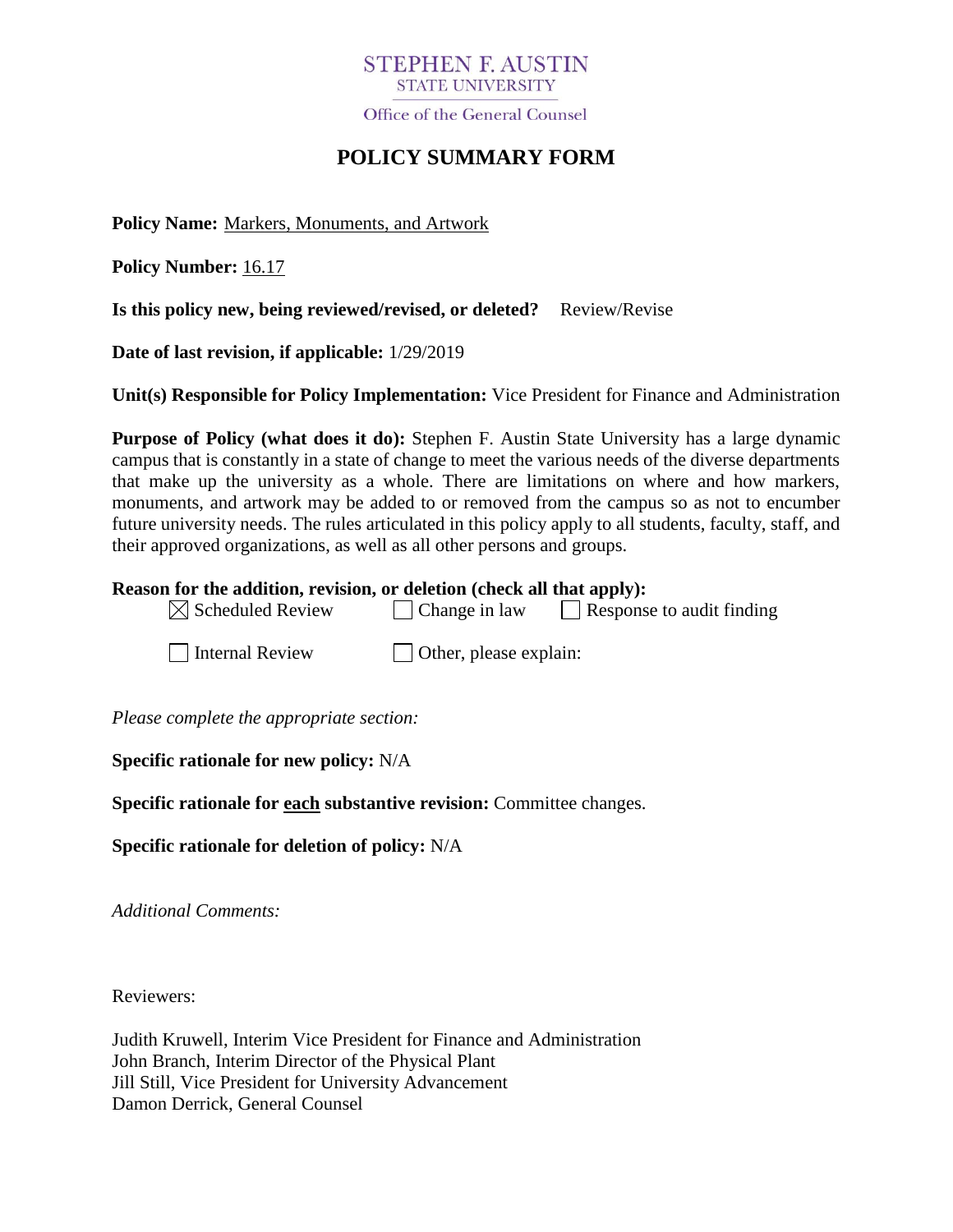## **Markers, Monuments, and Artwork**

**Original Implementation:** July 17, 2001 **Last Revision:** January 29, 2019 April 12*, 2022*

#### **Purpose**

Stephen F. Austin State University has a large dynamic campus that is constantly in a state of change to meet the various needs of the diverse departments that make up the university as a whole. There are limitations on where and how markers, monuments, and artwork may be added to or removed from the campus so as not to encumber future university needs. The rules articulated in this policy apply to all students, faculty, staff, and their approved organizations, as well as all other persons and groups.

### **Definitions**

**Markers, monuments, or artwork** include all types of features that are erected, affixed, or otherwise installed on any institutional building or land for a time period extending beyond 14 days.

**Non-permanent markers, monuments, or artwork** would be those meeting the criteria described in Policy 16.24, Section IV concerning signs displayed for 14 days or less.

#### **General**

Markers, monuments, or artwork including historical markers or signs, may be placed on or removed from campus when it is in the best interest of the university. A committee will review all such requests. Nominations for a new marker, monument, or artwork and applications for removal of an existing marker, monument, or artwork may be found on the Physical Plant Department (PPD) website. *The university master plan committee can review requests and make recommendations to the President's cabinet who will review location and design. The president will make the final determination on requests for non-permanent markers, monuments, or artwork. The president will make a recommendation to the Building & Grounds Committee of the Board of Regents for all other requests.*

Markers, monuments, or artwork placed on campus without prior written permission will be removed by the PPD. Removed items will be held for sixty (60) days prior to disposal. Notification will be provided if possible.

#### **Committee**

The vice president of finance and administration will appoint a markers, monuments, and artwork committee that includes one representative from each of the following: development, alumni, faculty, physical plant, university marketing and communications, and a student representative. Each faculty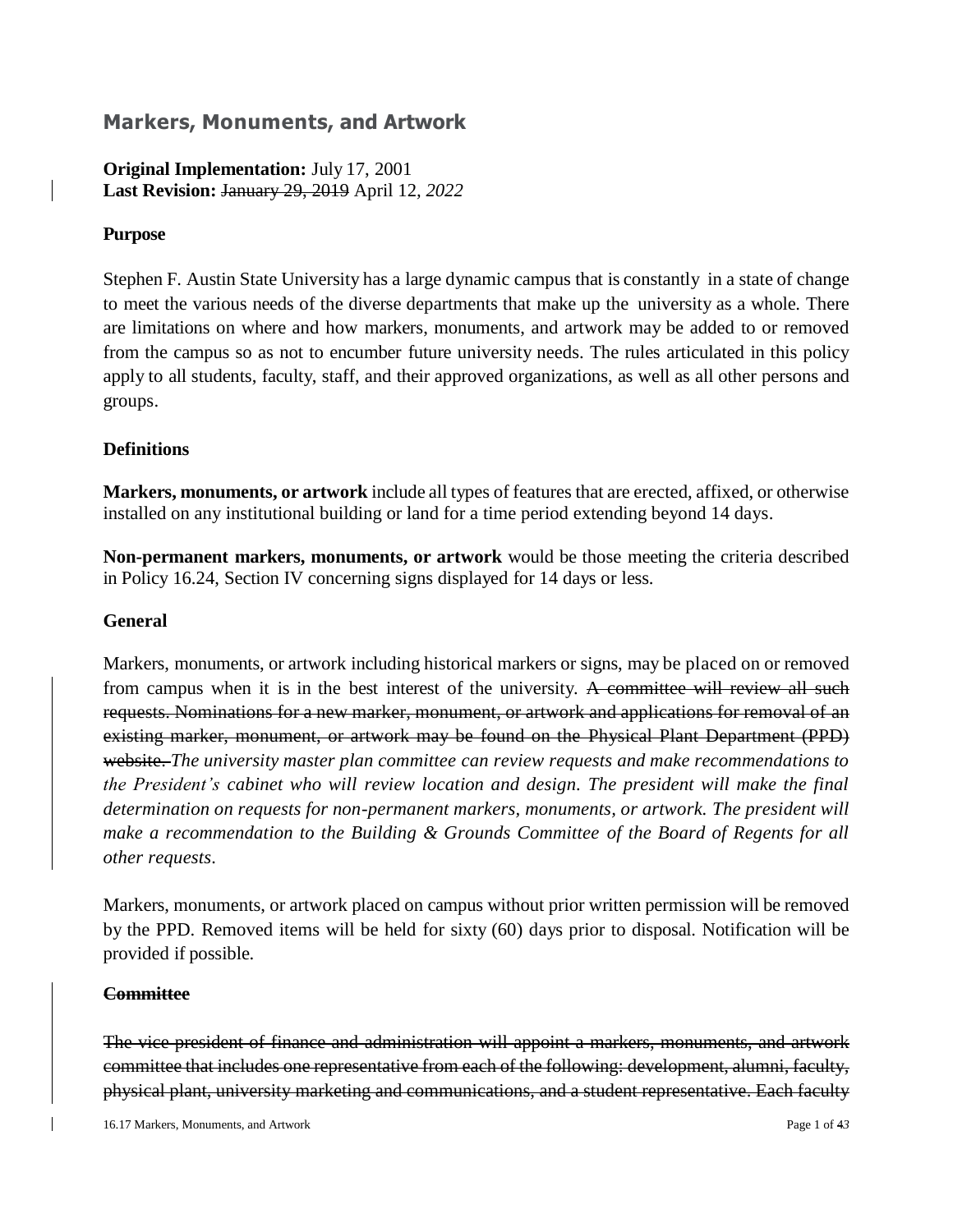and staff member will serve on the markers, monuments, and artwork committee for a term of two (2) years, with the possibility of reappointment. The SFA student representative will serve a term of one (1) year with the possibility of reappointment. The markers, monuments, and artwork committee will review all nominations for markers, monuments, and artwork as well as applications for deaccession of markers, monuments, and artwork. Upon review of the nominations and applications by the markers, monuments, and artwork committee, recommendations will be made to the vice president of finance and administration for final approval.

## **New Marker, Monument, or Artwork**

Upon receipt of a nomination *request* for a new marker, monument, or artwork by a university stakeholder, the markers, monuments, and artwork committee will review the nomination for a new marker, monument, or artwork for the following *the university can consider the following*:

- Preservation of the beauty of the SFA campus;
- Historical significance;
- Advancement of the university's educational mission;
- Building access and campus circulation is not impeded;
- Size, scope, and relevance;
- Copyright;
- Safety;
- Prominence and location on campus;
- Aesthetic merit:
- Funding for costs including installation, maintenance, and insurance.

Please note that each marker, monument, or artwork nomination–*request* will be considered individually based on the SFA campus master plan and SFA policy and procedure as well as current and future costs. The markers, monuments, and artwork committee and/or the vice president of finance and administration *Uuniversity* reserves the right to refuse nominations *requests* for markers, monuments, and artwork after review of the nomination *request*.

### **Deaccession**

Upon receipt of an application *a request* to remove a marker, monument, or artwork by a university stakeholder, the markers, monuments, and artwork committee will review the application for the following *the university can consider the following*:

- Safety:
- Aesthetic merit;
- Historical significance;
- Accidental loss or destruction;
- Repatriation;
- Educational value;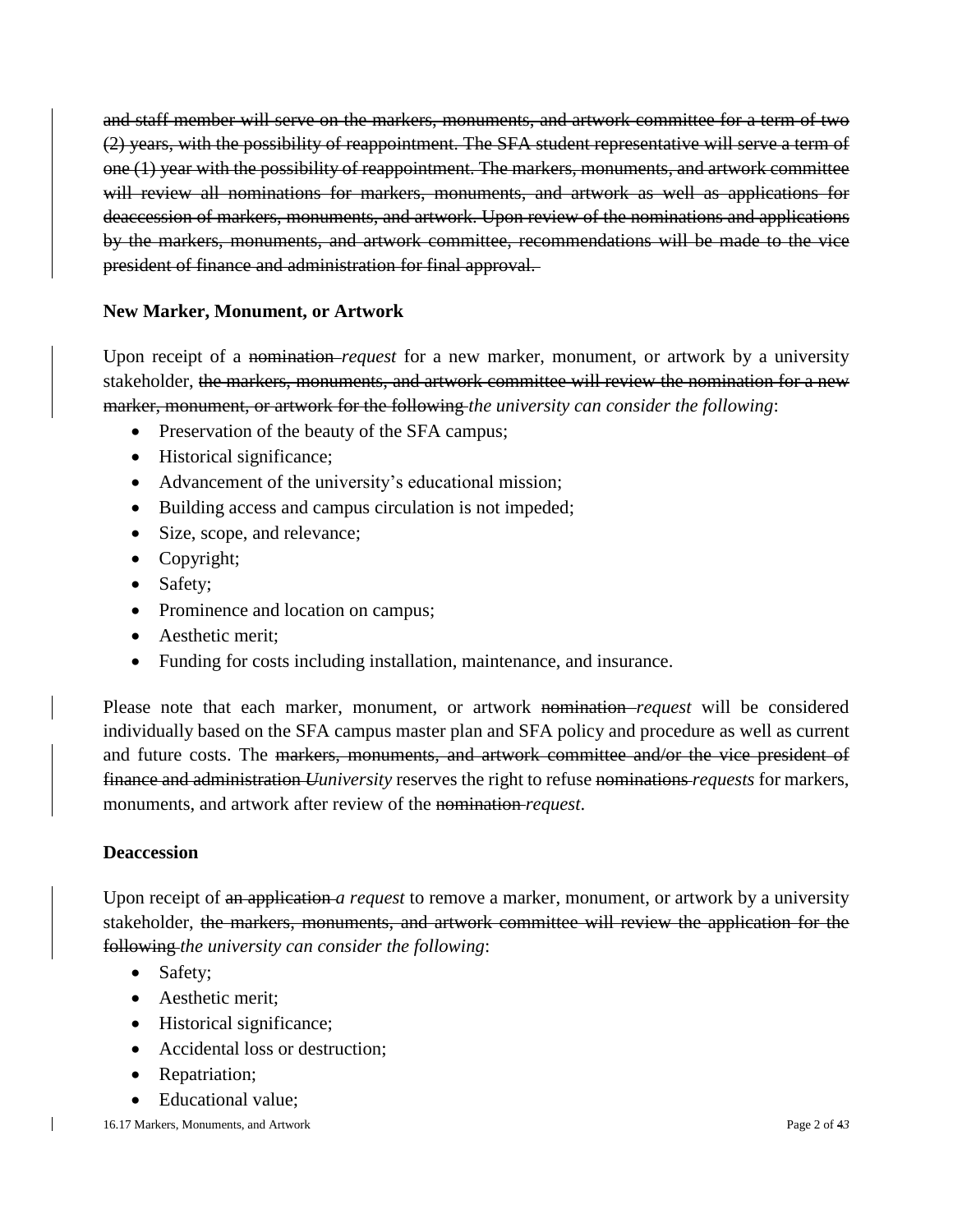- Building access;
- Size, scope, and relevance;
- Condition;
- Prominence and location on campus;
- Cost of maintenance and insurance.

Please note that each marker, monument, and artwork application *request* for removal will be considered individually based on the SFA campus master plan and SFA policy and procedure as well as current and future costs. The markers, monuments, and artwork committee and/or the vice president of finance and administration *university* reserves the right to refuse applications *requests*  for removal of markers, monuments, and artwork after review of the application.

#### **Exceptions to Committee Review**

Markers or monuments honoring or in memory of an individual are limited to students, faculty, or staff who have passed away while in a student, faculty, or staff status. Such monuments are limited to the memorial walk area on the south side of the Ag Pond. Markers or monuments may not be placed at any other location on campus.

Monuments will be purchased by the individual or group desiring to place the monument on the walk. Installation will be by PPD. The PPD will provide maintenance at the same level as the existing walk. Markers that are broken or otherwise damaged or lost will not be the responsibility of PPD. Requests to place a marker should be directed to the director of the physical plant.

The Walk of Recognition (located at SFA fountain plaza) includes markers and bricks as coordinated through the SFA Alumni Association. Requests and guidelines for placement of markers and bricks at the Walk of Recognition are established by the SFA Alumni Association separate from this policy.

**Cross Reference:** Signs and Exhibits (16.24)

**Responsible for Implementation:** Vice President for Finance and Administration*; Vice President for University Advancement*

**Contact for Revision:** Vice President for Finance and Administration*; Vice President for University Advancement*

**Forms:** Nomination for a New Monument, Marker or Artwork, Application for Removal of an Existing Monument, Marker or Artwork on PPD website*None*